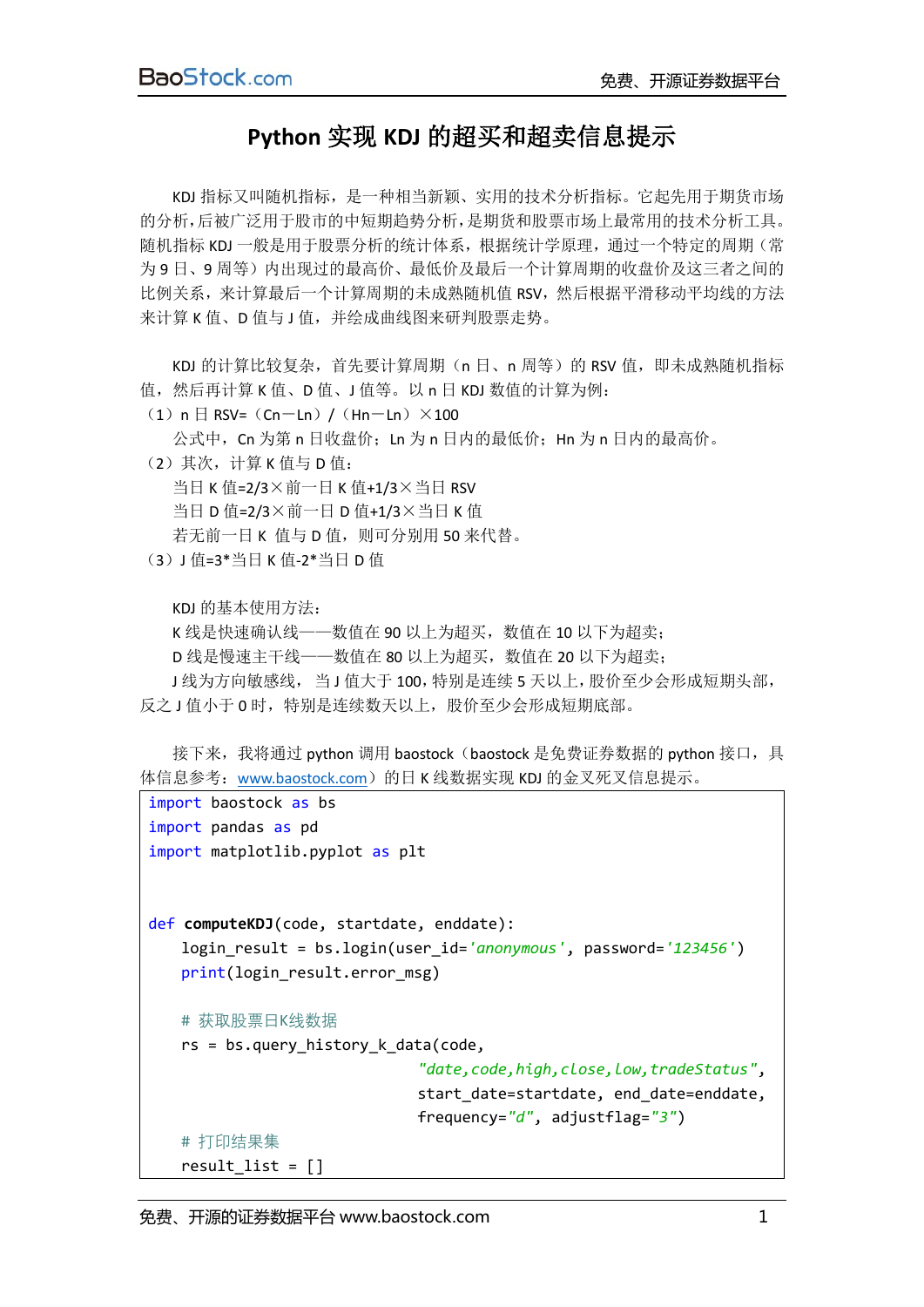```
 while (rs.error_code == '0') & rs.next():
        # 获取一条记录,将记录合并在一起
       result list.append(rs.get row data())
    df_init = pd.DataFrame(result_list, columns=rs.fields)
    # 剔除停盘数据
    df_status = df_init[df_init['tradeStatus'] == '1']
    low = df_status['low'].astype(float)
    del df_status['low']
    df_status.insert(0, 'low', low)
   high = df status['high'].astype(float)
    del df_status['high']
    df_status.insert(0, 'high', high)
    close = df_status['close'].astype(float)
    del df_status['close']
    df_status.insert(0, 'close', close)
    # 计算KDJ指标,前9个数据为空
   low list = df status['low'].rolling(window=9).min()
    high_list = df_status['high'].rolling(window=9).max()
    rsv = (df_status['close'] - low_list) / (high_list - low_list) * 
100
   df data = pd.DataFrame()df data['K'] = rsv.ewm(com=2).mean()
    df_data['D'] = df_data['K'].ewm(com=2).mean()
    df_data['J'] = 3 * df_data['K'] - 2 * df_data['D']
    df_data.index = df_status['date'].values
    df_data.index.name = 'date'
    # 删除空数据
   df_data = df_data.dropna() # 计算KDJ指标金叉、死叉情况
    df_data['KDJ_金叉死叉'] = ''
    kdj_position = df_data['K'] > df_data['D']
   df data.loc[kdj position[(kdj position == True) &
(kdj_position.shift() == False)].index, 'KDJ_金叉死叉'] = '金叉'
   df data.loc[kdj position[(kdj position == False) &
(kdj_position.shift() == True)].index, 'KDJ_金叉死叉'] = '死叉'
    df_data.plot(title='KDJ')
    plt.show()
    bs.logout()
    return(df_data)
```